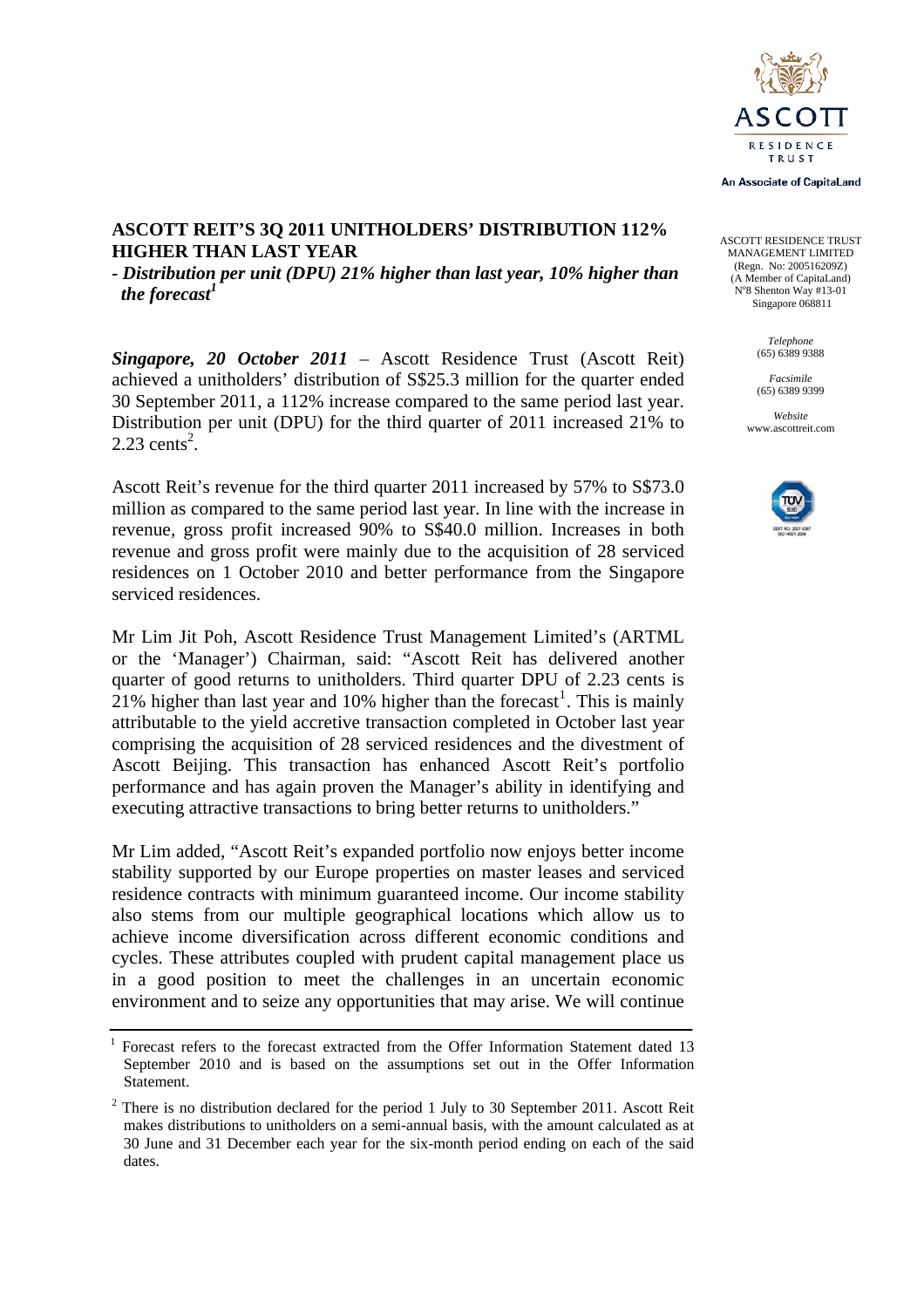to focus on yield accretive acquisitions in countries where we operate and explore opportunities in new markets."

Mr Chong Kee Hiong, ARTML's Chief Executive Officer, said, "Ascott Reit's revenue per available unit (RevPAU) achieved an 11% increase this quarter as compared to 3Q 2010, mainly attributable to the strong performance of the Singapore and United Kingdom (UK) serviced residences. RevPAU in this quarter has also outperformed the forecast<sup>1</sup> by 6%. We will continue to actively manage the performance of the serviced residences and execute asset enhancement initiatives to optimise the yield of the portfolio."

"Ascott Reit is evaluating the redevelopment options for Somerset Grand Cairnhill Singapore. We will make an announcement to the SGX-ST of any material development on this matter as and when appropriate in accordance with the Listing Rules of the SGX-ST. At this stage, there is no certainty of any proposed redevelopment materialising."

Mr Chong added, "For 2011, we expect to achieve better operating results as compared to 2010 and to deliver the forecast<sup>1</sup> 2011 distribution of 7.74 cents as disclosed in the Offer Information Statement dated 13 September 2010."

### **SUMMARY OF RESULTS**

#### **3Q 2011 VS 3Q 2010**

|                                                | 3Q 2011 | 3Q 2010 | Better/(Worse)<br>$+/-$ |
|------------------------------------------------|---------|---------|-------------------------|
| <b>Revenue (S\$ million)</b>                   | 73.0    | 46.5    | $+57%$                  |
| <b>Gross Profit (S\$ million)</b>              | 40.0    | 21.1    | $+90%$                  |
| <b>Unitholders' Distribution (S\$ million)</b> | 25.3    | 12.0    | $+112%$                 |
| <b>Revenue Per Available Unit</b>              | 146     | 132     | $+11\%$                 |
| (RevPAU) S\$/day                               |         |         |                         |
| <b>DPU</b> (S cents)                           | 2.23    | 1.85    | $+21%$                  |

- Increase in revenue and gross profit for 3Q 2011 mainly due to the 28 serviced residences acquired on 1 October 2010 (the "Acquisitions"), partially offset by the decrease from the divestment of Ascott Beijing and Country Woods Jakarta (the "Divestments").
- Gross profit margin has increased from 45% in 3Q 2010 to 55% in 3Q 2011 due to higher margins for serviced residences on master leases, and better margins achieved by serviced residences on management contracts as a result of higher rental rates achieved and better cost management.
- On a same store basis, revenue decreased by S\$0.5 million to S\$41.3 million mainly due to the weaker performance from the Group's serviced residences in Vietnam and Japan, partially offset by higher contribution from the serviced residences in Singapore. Gross profit, on a same store basis, increased by S\$0.1 million to S\$20.0 million.
- Increase in RevPAU mainly driven by the strong performance of the Singapore and UK serviced residences.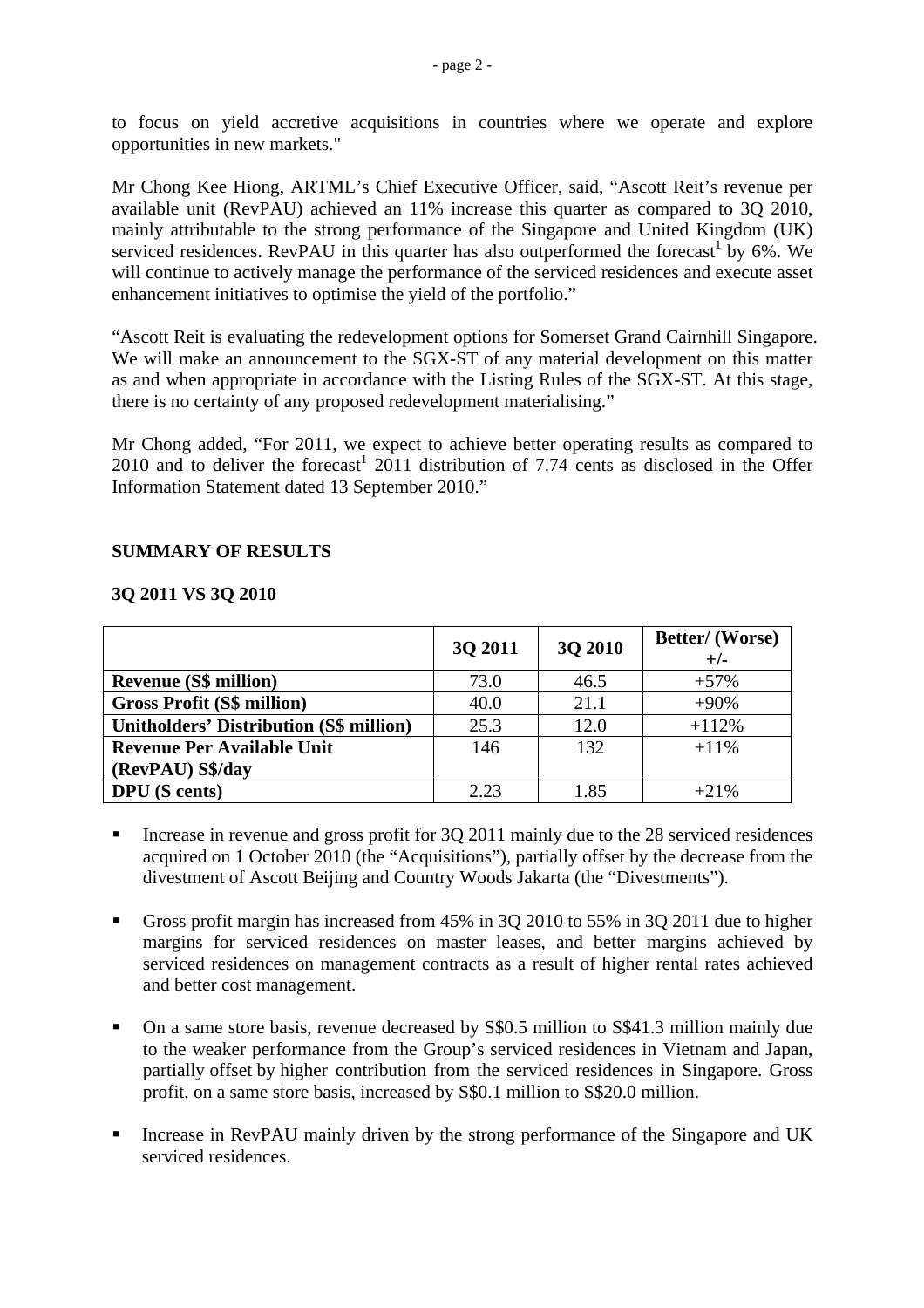DPU for 3Q 2011 was higher mainly due to the yield accretive transaction (comprising the Acquisitions and divestment of Ascott Beijing on 1 October 2010) and better performance from the Singapore serviced residences**.** 

|                                                | 3Q 2011 | FORECAST <sup>1</sup> | <b>Better/</b> (Worse) |
|------------------------------------------------|---------|-----------------------|------------------------|
|                                                |         |                       | $+/-$                  |
| <b>Revenue (S\$ million)</b>                   | 73.0    | 74.1                  | $-1\%$                 |
| <b>Gross Profit (S\$ million)</b>              | 40.0    | 39.5                  | $+1\%$                 |
| <b>Unitholders' Distribution (S\$ million)</b> | 25.3    | 23.0                  | $+10%$                 |
| <b>Revenue Per Available Unit</b>              | 146     | 138                   | $+6%$                  |
| (RevPAU) S\$/day                               |         |                       |                        |
| <b>DPU</b> (S cents)                           | 2.23    | 2.03                  | $+10%$                 |

# **3Q 2011 VS FORECAST1**

- Revenue was lower by S\$1.1 million as compared to the forecast<sup>1</sup> as the forecast<sup>1</sup> included a S\$1.1 million contribution from Country Woods Jakarta, which was divested on 29 October 2010. On a same store basis (excluding the revenue from Country Woods Jakarta), revenue for 3Q 2011 was at the same level as the forecast<sup>1</sup>.
- Gross profit was higher by S\$0.5 million or 1% as compared to the forecast<sup>1</sup>. On a same store basis (excluding the S\$0.3 million contribution from Country Woods Jakarta in the forecast<sup>1</sup>), gross profit was higher by S\$0.8 million or 2%.
- **DPU** was higher than the forecast<sup>1</sup> due to higher gross profit mainly from serviced residences in Singapore and lower finance costs. Finance costs were S\$2.2 million or 19% lower than the forecast<sup>1</sup> mainly due to lower interest rates achieved as compared to the forecast<sup>1</sup>.

# **About Ascott Residence Trust**

Ascott Residence Trust (Ascott Reit) was established with the objective of investing primarily in real estate and real estate-related assets which are income-producing and which are used or predominantly used, as serviced residences or rental housing properties.

Ascott Reit's asset size has more than tripled to about S\$2.70 billion since listing in March 2006. Its international portfolio comprises 64 properties with 6,431 units in 23 cities across 12 countries in Asia Pacific and Europe. Ascott Reit's serviced residences are operated under the Ascott, Citadines and Somerset brands, and are mainly located in key gateway cities such as Beijing, Shanghai, Singapore, Tokyo, London, Paris, Berlin, Brussels, Barcelona, Munich, Hanoi, Ho Chi Minh City, Jakarta, Manila, Melbourne and Perth.

Ascott Reit is managed by Ascott Residence Trust Management Limited, a wholly-owned subsidiary of The Ascott Limited and an indirect wholly-owned subsidiary of CapitaLand Limited, one of Asia's largest real estate companies. ARTML is the winner of World Finance magazine's "Best Real Estate Investment Fund Manager 2011" in South Eastern Asia in their inaugural Real Estate Awards.

For more information about Ascott Reit, please visit [http://www.ascottreit.com.](http://www.ascottreit.com/)